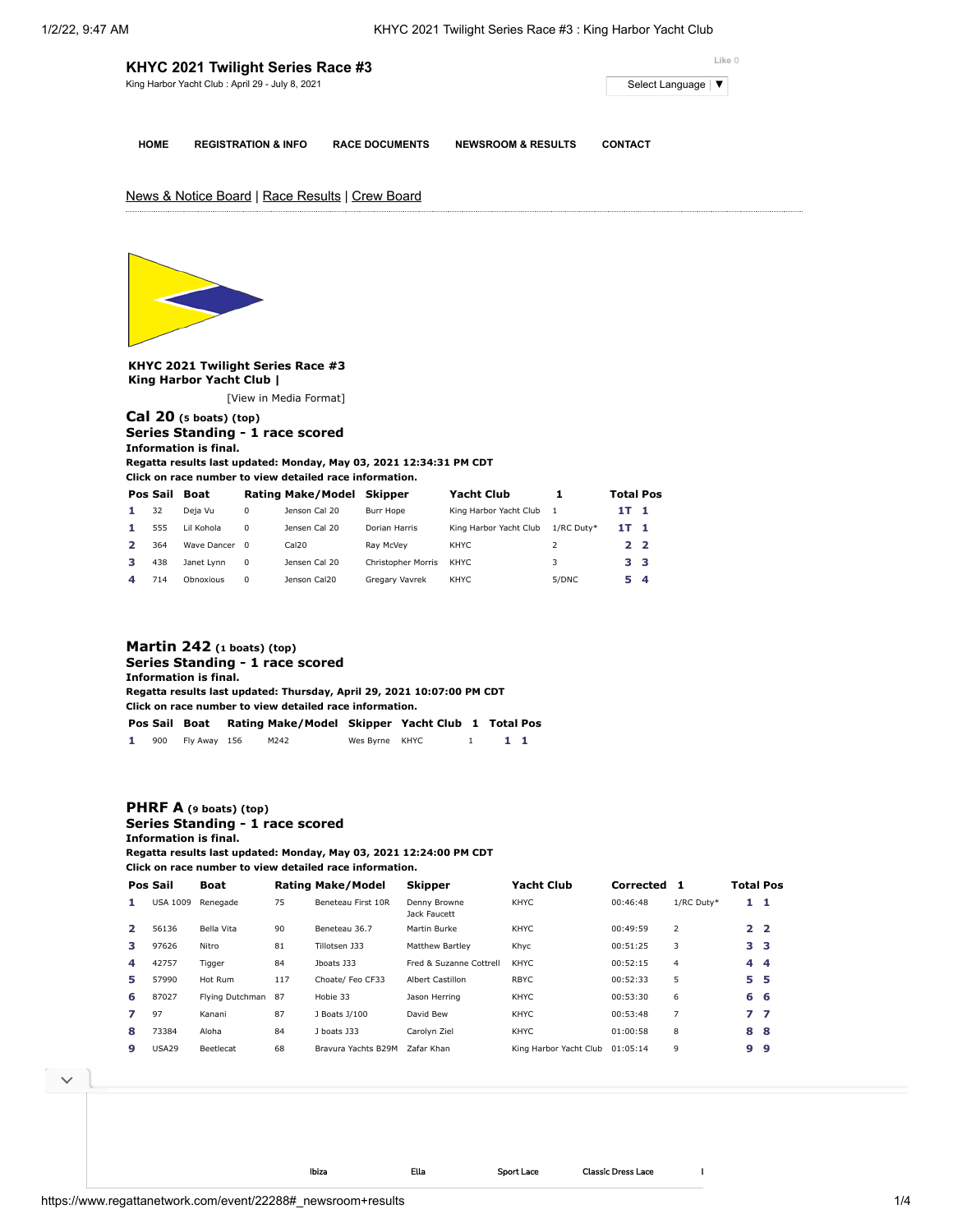1/2/22, 9:47 AM KHYC 2021 Twilight Series Race #3 : King Harbor Yacht Club

|   | Pos Sail | Boat           |     | Rating Make/Model                        | Skipper     | <b>Yacht Club</b>               | Corrected | $\mathbf{1}$ | <b>Total Pos</b> |  |
|---|----------|----------------|-----|------------------------------------------|-------------|---------------------------------|-----------|--------------|------------------|--|
|   | 207      | Sails Coll     | 150 | Martin 242                               | Julie Coll  | King Harbor Yacht Club 00:37:38 |           |              | 11               |  |
|   | 97850    | No Wav!!       | 138 | B-sinc B-25                              | Don Souther | KHYC                            | 00:37:42  |              | $2^{\circ}$      |  |
| з | 5570     | <b>Jubilee</b> | 194 | Catalina Catalina 30 Kenneth Blight KHYC |             |                                 | 00:48:12  | 3            | 3 <sub>3</sub>   |  |
| 4 | 1208     | Blue Haven     | 194 | Catalina Catalina 34                     | Thomas iett | KHYC                            | 00:57:11  | 4            | 44               |  |

| $V$ -Fleet (3 boats) (top)<br>Series Standing - 1 race scored<br><b>Information is final.</b><br>Regatta results last updated: Monday, May 03, 2021 11:49:40 AM CDT<br>Click on race number to view detailed race information. |          |          |      |                          |                              |                                  |          |                          |                |  |  |
|--------------------------------------------------------------------------------------------------------------------------------------------------------------------------------------------------------------------------------|----------|----------|------|--------------------------|------------------------------|----------------------------------|----------|--------------------------|----------------|--|--|
|                                                                                                                                                                                                                                | Pos Sail | Boat     |      | <b>Rating Make/Model</b> | <b>Skipper</b>               | Yacht Club Corrected 1 Total Pos |          |                          |                |  |  |
|                                                                                                                                                                                                                                | 56384    | MEIMI II | -275 | Columbia Challenger      | Michal Devine                | KHYC.                            | 00:36:36 |                          | $1 \quad 1$    |  |  |
|                                                                                                                                                                                                                                | 27432    | Oliver   | 201  | Schock Santana 27        | John/Bob Mitchell/MacKenzie  | SBYRC/KHYC                       | 00:37:29 | $\overline{\phantom{a}}$ | $2^{\circ}$    |  |  |
|                                                                                                                                                                                                                                | 123      | Papillon | 209  | Hunter 29.5              | Marc Jacob<br>Matteo Villain | <b>NA</b>                        | 00:44:42 | 3                        | 3 <sub>3</sub> |  |  |

### **[H-Fleet](https://www.regattanetwork.com/clubmgmt/applet_regatta_results.php?regatta_id=22288&show_manufacturer=1&show_crew=1&limit_fleet=H-Fleet) (6 boats) (top) Series Standing - 1 race scored Information is final. Regatta results last updated: Monday, May 03, 2021 11:54:03 AM CDT**

**Click on race number to view detailed race information.**

|    | Pos Sail      | Boat         |     | <b>Rating Make/Model</b> | Skipper                          | Yacht Club                      | Corrected | 1             | Total Pos       |  |
|----|---------------|--------------|-----|--------------------------|----------------------------------|---------------------------------|-----------|---------------|-----------------|--|
| ъ. | 2201          | SLOOP JOHN B | 389 | J bOATS 1/24             | John Cove<br>Chris               | Port Royal YC                   | 00:26:09  |               | $1\quad1$       |  |
|    | 523           | Arrogante    | 189 | 124                      | Jill Alstott                     | RBYC.                           | 00:40:46  | $\mathcal{P}$ | 2 <sub>2</sub>  |  |
| з  | <b>USA 24</b> |              | 0   |                          | charlie bielecki                 | khyc                            | 00:41:48  | 3             | 33              |  |
| 4  | none          | Oasis        | 144 | Islander 36              | Michael Leighton<br>Lisa Griffin | <b>PRYC</b>                     | 00:44:23  | 4             | $4\overline{4}$ |  |
| 5  | 00000         | GuacAmore    | 0   | Catalina 34              | Kent Lowell                      | King Harbor Yacht Club 01:00:23 |           | 5             | 5 5             |  |
| 6  | 37764         | Nina         | 440 | Hunter 30 Sloop          | Rafael Fernandez                 | King Harbor Yacht Club          | NO TIME   | 6/DNC         | 6 6             |  |

[Ibiza](https://cat.da.us.criteo.com/m/delivery/ck.php?cppv=3&cpp=gmQB-SKtRr_WsxhOTPBX_NxaKjfIFjSVmP-i2SrPzDRtL6_DdmfKJt8Mmnsb4bTSn1Aa64ut4pPw1TDBPFFlopYT6RZ1iSZvrWe4ARSvvHQQyQX7dTI-FJmzwBwPAqjpMNwkJuSCe1u3-QIbDqttxuu-RZVM_fZyJVXx-jZYEMh62icTLRoVJKt0xuwPkmwOQMfBrJk3-SoKG6HcIBGw7_MEixDMeA0iycXIxk6Is0bJDu-wTIrCw0v_Dqz4R3MuyUZklUYjp4ASOHVvZgTt7QGDrRcoFTPTDj8FsTBCGj3HsqIFb8jB1f0g6dTOCFPFA3qyzvQTp8Vk5we9YrGlJqraVDJSFJVpqWVM4Sie5w1Kte03cLoLgBsPuyHbaIogWcRuszkqvbjJ5-2Dz6cdRZmx8W3lskTFXyuRXZ_MZ1oL74zal89EMzAZpiD33xHsv2OT3MSl0Bgtnrst2n68RgVkOURUjc8TcA16H0KgtE7Q-K5L&maxdest=https%3A%2F%2Fmagnanni.com%2Fibiza%3Futm_source%3Dcriteo%26utm_medium%3Ddisplay%26utm_campaign%3DWeb%2520Traffic%2520-%2520Oct%252021%252C%25202021%2520) [Ella](https://cat.da.us.criteo.com/m/delivery/ck.php?cppv=3&cpp=NrWN1CKtRr_WsxhOTPBX_NxaKjfIFjSVmP-i2SrPzDRtL6_DdmfKJt8Mmnsb4bTSn1Aa64ut4pPw1TDBPFFlopYT6RZ1iSZvrWe4ARSvvHQQyQX7dTI-FJmzwBwPAqjpMNwkJuSCe1u3-QIbDqttxuu-RZXXT3Hbwgb-jfuQBVQCIoD1kvdOpBW8bfM7eQ5xCPwhrTB2GGh3dP5qqx8SJUc4zF14SpHQeBsLf5Gu6l3ZdgmgowZIq41VRs7Ksj_YoPQdzLFyD32f95sDnjrXVnyGCIEUzt_qRqrS44k30J_dJYaTDQUuJLEurEvn5UqoFm1T3Dd-gQSJYkVAnvnzHPiAqBe9OvT7WBgwNtw1fEkV7nUcdtEHfxUKjsiYc8-WyaDo5ZSfje9W9qgHC_cJOTo1fC4EWpPBfEnhO7tVGH0Ffk_i2PJFwtOIGRTvQtFhq-3YKgTni0ZVPwUmCOuBLalo_sGe2gbd3guQTchvGwDrNikG&maxdest=https%3A%2F%2Fmagnanni.com%2Fella%3Futm_source%3Dcriteo%26utm_medium%3Ddisplay%26utm_campaign%3DWeb%2520Traffic%2520-%2520Oct%252021%252C%25202021%2520) [Sport](https://cat.da.us.criteo.com/m/delivery/ck.php?cppv=3&cpp=Z--w_SKtRr_WsxhOTPBX_NxaKjfIFjSVmP-i2SrPzDRtL6_DdmfKJt8Mmnsb4bTSn1Aa64ut4pPw1TDBPFFlopYT6RZ1iSZvrWe4ARSvvHQQyQX7dTI-FJmzwBwPAqjpMNwkJuSCe1u3-QIbDqttxuu-RZX2p4vN6g21xTkNea-xy5WIziRWIODCOlwUTiToLj8uINhDbfSIyyukfTzq-LURMCUoR_CPv-R1kAwVWwWKMFN1wE_Ooz9UcugPT2Mshj-yeaNZRsv3o3BtVrA0YGTeq_8GzKoOCrtd_3TsuQHPCHyd-ISkMjOdfLiBeTF6Lzmm_ZuJPZYW2IrPsC69XPDaT3WJ0ev1VnK_ZH-4XQlxb6JlkJsrv2ryqtdntoI9mXWOmkcf8AeXd3aPnoJw0YvbZ9mhsbhDihXPp1dy0B7SizIyJJNmKZUO9eAQXjn4vHoSGAtocqBixii2GaNgTLLqUeFTLAUxq5p9Ilp-zx98H-Ni&maxdest=https%3A%2F%2Fmagnanni.com%2Fsport-lace%3Futm_source%3Dcriteo%26utm_medium%3Ddisplay%26utm_campaign%3DWeb%2520Traffic%2520-%2520Oct%252021%252C%25202021%2520) Lace [Classic](https://cat.da.us.criteo.com/m/delivery/ck.php?cppv=3&cpp=e1sCuyKtRr_WsxhOTPBX_NxaKjfIFjSVmP-i2SrPzDRtL6_DdmfKJt8Mmnsb4bTSn1Aa64ut4pPw1TDBPFFlopYT6RZ1iSZvrWe4ARSvvHQQyQX7dTI-FJmzwBwPAqjpMNwkJuSCe1u3-QIbDqttxuu-RZXEl1yeIhpVrAomjZvxsmMAyNqwMYq0dBe6A7OncT82MIDbCVh0tDpaW0XCuydlJNmrPpnPMBDV_Px1clHn3uBG877DC1WCPiPf-Ruai3ze8ANf1ZzClF_F226DMesTQum7BqvCkyRZmUjqazyTLAqGH8jVOQFvCczoz0S2VxzMHulxsErnzMPrgTParqCZgwObjG6krywPyzx1sC_DVFlcJVXpnZyeRaYDbCHYFAq6EZmN3zU6JRCDRBzyreK_O8D7c9WFBe6aUJI0mTPLRl6aZLVFKTzwPhtHRcaC6vjFzl_p1x8d6EbkMkEY4xZRIw5zHWzOf9qkDc2m2Z3YWUR-&maxdest=https%3A%2F%2Fmagnanni.com%2Fclassic-dress-lace%3Futm_source%3Dcriteo%26utm_medium%3Ddisplay%26utm_campaign%3DWeb%2520Traffic%2520-%2520Oct%252021%252C%25202021%2520) Dress Lace [Lizandro](https://cat.da.us.criteo.com/m/delivery/ck.php?cppv=3&cpp=A9hJcSKtRr_WsxhOTPBX_NxaKjfIFjSVmP-i2SrPzDRtL6_DdmfKJt8Mmnsb4bTSn1Aa64ut4pPw1TDBPFFlopYT6RZ1iSZvrWe4ARSvvHQQyQX7dTI-FJmzwBwPAqjpMNwkJuSCe1u3-QIbDqttxuu-RZVo6_3gap1AGRtZmux6cmZtIYs6IG_mUMcO1EOP6oX42S9X2mRN37AbopY0x6mOfpOQ8UHpeMB59H-q1b4rdHhKSJ3cpKQk-RNYL5LNyOlHP3aHaI-GAEjXbCRKos9Q4O_mnK6YLor0asC7AlmtWSzKP4d0ZtG9uscgS7w1JCmURbLRlPN1OxCdQI6kay-Ne7YD7DLkGqZ3qSkXVUrXLctoeVOlpvkOZ-09dYah-uXQIhQVfDseMkEXGl4nQlLXmWPng48ANlu5n0HsR5VE-ueSWPrGPLe6E9dVMWXIgfKHKkhn67VBs-WlKExhvnn_VDWAEpzuijpSZLTYZPk6vKYC&maxdest=https%3A%2F%2Fmagnanni.com%2Flizandro%3Futm_source%3Dcriteo%26utm_medium%3Ddisplay%26utm_campaign%3DWeb%2520Traffic%2520-%2520Oct%252021%252C%25202021%2520) [Coco](https://cat.da.us.criteo.com/m/delivery/ck.php?cppv=3&cpp=LPUmtCKtRr_WsxhOTPBX_NxaKjfIFjSVmP-i2SrPzDRtL6_DdmfKJt8Mmnsb4bTSn1Aa64ut4pPw1TDBPFFlopYT6RZ1iSZvrWe4ARSvvHQQyQX7dTI-FJmzwBwPAqjpMNwkJuSCe1u3-QIbDqttxuu-RZU6pJX4nsVihAb5Ym5oMgYT0IwjsFydrwXkQsYuNYnXzl729-JAvhiM4uIDVMYaXvL6MhJuXb-QMvSukZr40UuIivBlY2pCnfSKN3F1rQCjJPDtAtE1lrvjysY-Cir_gcmKmIAe4aJ_QE8ewFe72YJuefQWJWolKbsJXjIYpvZ3hrJatpgkn0U196_Gr4T_QTAd7yRWP04d0BwJMy2ArynuFC7uEejzCvvlMPe5Ar4TfHPBy5uJYS8AvOm9-z2MTtfK6jF3xDMOn7z3EX908veoOJ6oIP5LWiTMS5VpQz7vRGzEzL4JKgJOSflTuRSIlY-qIAOjopSgqOcrSQ0NFTQd&maxdest=https%3A%2F%2Fmagnanni.com%2Fcoco%3Futm_source%3Dcriteo%26utm_medium%3Ddisplay%26utm_campaign%3DWeb%2520Traffic%2520-%2520Oct%252021%252C%25202021%2520)

#### **Notes:**

 $\checkmark$ 

**Scoring System is RRS Low Point 2021-2024.**

**- Finishes in [brackets] denote throwouts** 

**- Click on race number to view detailed race information.**

#### **Information is final.**

Registration Problems or Questions? [Visit our Support Desk](http://support.regattanetwork.com/) | [View Our Privacy Policy](https://www.regattanetwork.com/html/privacy.html)<br>[Powered by Regatta Network®](http://www.regattanetwork.com/) | Online Sailing Event Registration and Management Services.<br>© 2022 [Regatta Network,](http://www.regattanetwork.com/) Inc. All Rights Reserved



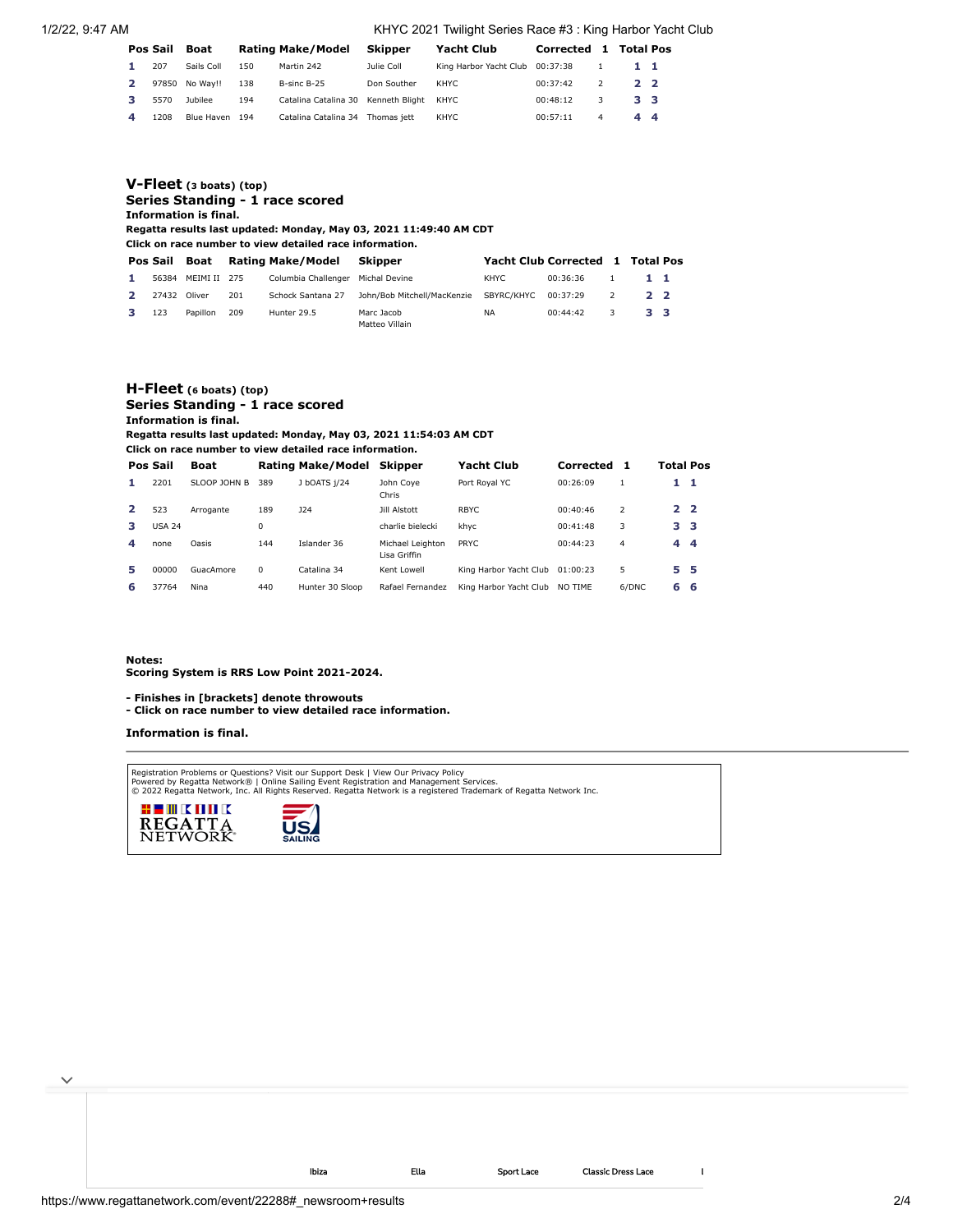[Ibiza](https://cat.da.us.criteo.com/m/delivery/ck.php?cppv=3&cpp=gmQB-SKtRr_WsxhOTPBX_NxaKjfIFjSVmP-i2SrPzDRtL6_DdmfKJt8Mmnsb4bTSn1Aa64ut4pPw1TDBPFFlopYT6RZ1iSZvrWe4ARSvvHQQyQX7dTI-FJmzwBwPAqjpMNwkJuSCe1u3-QIbDqttxuu-RZVM_fZyJVXx-jZYEMh62icTLRoVJKt0xuwPkmwOQMfBrJk3-SoKG6HcIBGw7_MEixDMeA0iycXIxk6Is0bJDu-wTIrCw0v_Dqz4R3MuyUZklUYjp4ASOHVvZgTt7QGDrRcoFTPTDj8FsTBCGj3HsqIFb8jB1f0g6dTOCFPFA3qyzvQTp8Vk5we9YrGlJqraVDJSFJVpqWVM4Sie5w1Kte03cLoLgBsPuyHbaIogWcRuszkqvbjJ5-2Dz6cdRZmx8W3lskTFXyuRXZ_MZ1oL74zal89EMzAZpiD33xHsv2OT3MSl0Bgtnrst2n68RgVkOURUjc8TcA16H0KgtE7Q-K5L&maxdest=https%3A%2F%2Fmagnanni.com%2Fibiza%3Futm_source%3Dcriteo%26utm_medium%3Ddisplay%26utm_campaign%3DWeb%2520Traffic%2520-%2520Oct%252021%252C%25202021%2520) [Ella](https://cat.da.us.criteo.com/m/delivery/ck.php?cppv=3&cpp=NrWN1CKtRr_WsxhOTPBX_NxaKjfIFjSVmP-i2SrPzDRtL6_DdmfKJt8Mmnsb4bTSn1Aa64ut4pPw1TDBPFFlopYT6RZ1iSZvrWe4ARSvvHQQyQX7dTI-FJmzwBwPAqjpMNwkJuSCe1u3-QIbDqttxuu-RZXXT3Hbwgb-jfuQBVQCIoD1kvdOpBW8bfM7eQ5xCPwhrTB2GGh3dP5qqx8SJUc4zF14SpHQeBsLf5Gu6l3ZdgmgowZIq41VRs7Ksj_YoPQdzLFyD32f95sDnjrXVnyGCIEUzt_qRqrS44k30J_dJYaTDQUuJLEurEvn5UqoFm1T3Dd-gQSJYkVAnvnzHPiAqBe9OvT7WBgwNtw1fEkV7nUcdtEHfxUKjsiYc8-WyaDo5ZSfje9W9qgHC_cJOTo1fC4EWpPBfEnhO7tVGH0Ffk_i2PJFwtOIGRTvQtFhq-3YKgTni0ZVPwUmCOuBLalo_sGe2gbd3guQTchvGwDrNikG&maxdest=https%3A%2F%2Fmagnanni.com%2Fella%3Futm_source%3Dcriteo%26utm_medium%3Ddisplay%26utm_campaign%3DWeb%2520Traffic%2520-%2520Oct%252021%252C%25202021%2520) [Sport](https://cat.da.us.criteo.com/m/delivery/ck.php?cppv=3&cpp=Z--w_SKtRr_WsxhOTPBX_NxaKjfIFjSVmP-i2SrPzDRtL6_DdmfKJt8Mmnsb4bTSn1Aa64ut4pPw1TDBPFFlopYT6RZ1iSZvrWe4ARSvvHQQyQX7dTI-FJmzwBwPAqjpMNwkJuSCe1u3-QIbDqttxuu-RZX2p4vN6g21xTkNea-xy5WIziRWIODCOlwUTiToLj8uINhDbfSIyyukfTzq-LURMCUoR_CPv-R1kAwVWwWKMFN1wE_Ooz9UcugPT2Mshj-yeaNZRsv3o3BtVrA0YGTeq_8GzKoOCrtd_3TsuQHPCHyd-ISkMjOdfLiBeTF6Lzmm_ZuJPZYW2IrPsC69XPDaT3WJ0ev1VnK_ZH-4XQlxb6JlkJsrv2ryqtdntoI9mXWOmkcf8AeXd3aPnoJw0YvbZ9mhsbhDihXPp1dy0B7SizIyJJNmKZUO9eAQXjn4vHoSGAtocqBixii2GaNgTLLqUeFTLAUxq5p9Ilp-zx98H-Ni&maxdest=https%3A%2F%2Fmagnanni.com%2Fsport-lace%3Futm_source%3Dcriteo%26utm_medium%3Ddisplay%26utm_campaign%3DWeb%2520Traffic%2520-%2520Oct%252021%252C%25202021%2520) Lace [Classic](https://cat.da.us.criteo.com/m/delivery/ck.php?cppv=3&cpp=e1sCuyKtRr_WsxhOTPBX_NxaKjfIFjSVmP-i2SrPzDRtL6_DdmfKJt8Mmnsb4bTSn1Aa64ut4pPw1TDBPFFlopYT6RZ1iSZvrWe4ARSvvHQQyQX7dTI-FJmzwBwPAqjpMNwkJuSCe1u3-QIbDqttxuu-RZXEl1yeIhpVrAomjZvxsmMAyNqwMYq0dBe6A7OncT82MIDbCVh0tDpaW0XCuydlJNmrPpnPMBDV_Px1clHn3uBG877DC1WCPiPf-Ruai3ze8ANf1ZzClF_F226DMesTQum7BqvCkyRZmUjqazyTLAqGH8jVOQFvCczoz0S2VxzMHulxsErnzMPrgTParqCZgwObjG6krywPyzx1sC_DVFlcJVXpnZyeRaYDbCHYFAq6EZmN3zU6JRCDRBzyreK_O8D7c9WFBe6aUJI0mTPLRl6aZLVFKTzwPhtHRcaC6vjFzl_p1x8d6EbkMkEY4xZRIw5zHWzOf9qkDc2m2Z3YWUR-&maxdest=https%3A%2F%2Fmagnanni.com%2Fclassic-dress-lace%3Futm_source%3Dcriteo%26utm_medium%3Ddisplay%26utm_campaign%3DWeb%2520Traffic%2520-%2520Oct%252021%252C%25202021%2520) Dress Lace [Lizandro](https://cat.da.us.criteo.com/m/delivery/ck.php?cppv=3&cpp=A9hJcSKtRr_WsxhOTPBX_NxaKjfIFjSVmP-i2SrPzDRtL6_DdmfKJt8Mmnsb4bTSn1Aa64ut4pPw1TDBPFFlopYT6RZ1iSZvrWe4ARSvvHQQyQX7dTI-FJmzwBwPAqjpMNwkJuSCe1u3-QIbDqttxuu-RZVo6_3gap1AGRtZmux6cmZtIYs6IG_mUMcO1EOP6oX42S9X2mRN37AbopY0x6mOfpOQ8UHpeMB59H-q1b4rdHhKSJ3cpKQk-RNYL5LNyOlHP3aHaI-GAEjXbCRKos9Q4O_mnK6YLor0asC7AlmtWSzKP4d0ZtG9uscgS7w1JCmURbLRlPN1OxCdQI6kay-Ne7YD7DLkGqZ3qSkXVUrXLctoeVOlpvkOZ-09dYah-uXQIhQVfDseMkEXGl4nQlLXmWPng48ANlu5n0HsR5VE-ueSWPrGPLe6E9dVMWXIgfKHKkhn67VBs-WlKExhvnn_VDWAEpzuijpSZLTYZPk6vKYC&maxdest=https%3A%2F%2Fmagnanni.com%2Flizandro%3Futm_source%3Dcriteo%26utm_medium%3Ddisplay%26utm_campaign%3DWeb%2520Traffic%2520-%2520Oct%252021%252C%25202021%2520) [Coco](https://cat.da.us.criteo.com/m/delivery/ck.php?cppv=3&cpp=LPUmtCKtRr_WsxhOTPBX_NxaKjfIFjSVmP-i2SrPzDRtL6_DdmfKJt8Mmnsb4bTSn1Aa64ut4pPw1TDBPFFlopYT6RZ1iSZvrWe4ARSvvHQQyQX7dTI-FJmzwBwPAqjpMNwkJuSCe1u3-QIbDqttxuu-RZU6pJX4nsVihAb5Ym5oMgYT0IwjsFydrwXkQsYuNYnXzl729-JAvhiM4uIDVMYaXvL6MhJuXb-QMvSukZr40UuIivBlY2pCnfSKN3F1rQCjJPDtAtE1lrvjysY-Cir_gcmKmIAe4aJ_QE8ewFe72YJuefQWJWolKbsJXjIYpvZ3hrJatpgkn0U196_Gr4T_QTAd7yRWP04d0BwJMy2ArynuFC7uEejzCvvlMPe5Ar4TfHPBy5uJYS8AvOm9-z2MTtfK6jF3xDMOn7z3EX908veoOJ6oIP5LWiTMS5VpQz7vRGzEzL4JKgJOSflTuRSIlY-qIAOjopSgqOcrSQ0NFTQd&maxdest=https%3A%2F%2Fmagnanni.com%2Fcoco%3Futm_source%3Dcriteo%26utm_medium%3Ddisplay%26utm_campaign%3DWeb%2520Traffic%2520-%2520Oct%252021%252C%25202021%2520)

 $\overline{\phantom{a}}$